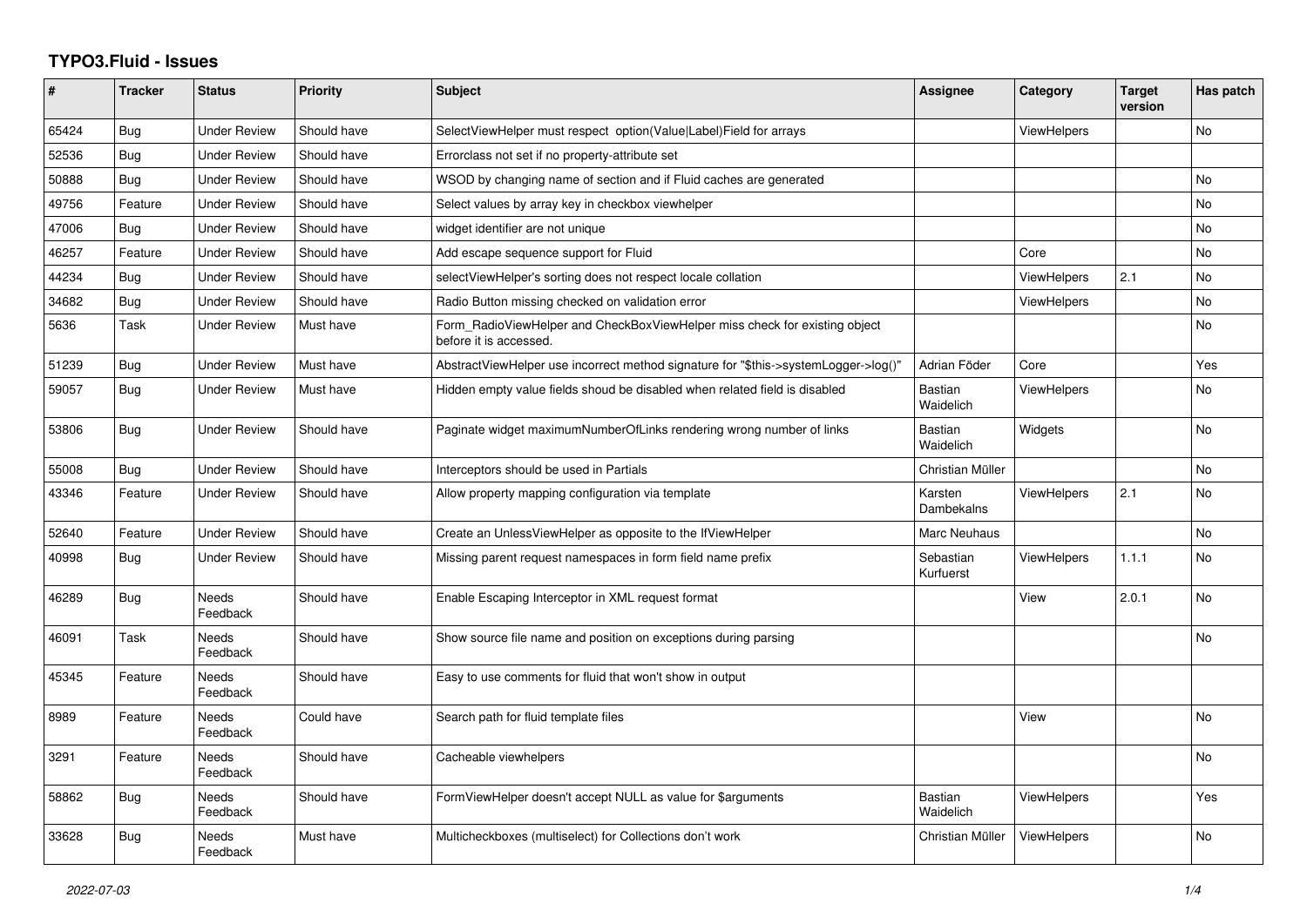| #     | <b>Tracker</b> | <b>Status</b>            | <b>Priority</b> | <b>Subject</b>                                                                        | <b>Assignee</b>             | Category    | <b>Target</b><br>version | Has patch |
|-------|----------------|--------------------------|-----------------|---------------------------------------------------------------------------------------|-----------------------------|-------------|--------------------------|-----------|
| 8491  | Task           | <b>Needs</b><br>Feedback | Should have     | link.action and uri.action differ in absolute argument                                | Karsten<br>Dambekalns       | ViewHelpers |                          | No        |
| 36662 | <b>Bug</b>     | Needs<br>Feedback        | Should have     | Checked state isn't always correct when property is collection                        | Kevin Ulrich<br>Moschallski | ViewHelpers | 1.1.1                    | No        |
| 33394 | Feature        | Needs<br>Feedback        | Should have     | Logical expression parser for BooleanNode                                             | <b>Tobias Liebig</b>        | Core        |                          | No        |
| 28551 | Bug            | Accepted                 | Should have     | (v4) backport VHTest                                                                  | Sebastian<br>Kurfuerst      |             |                          | No        |
| 9005  | Feature        | Accepted                 | Could have      | Fluid Template Analyzer (FTA)                                                         | Sebastian<br>Kurfuerst      |             |                          |           |
| 5933  | Feature        | Accepted                 | Should have     | Optional section rendering                                                            | Sebastian<br>Kurfuerst      | ViewHelpers |                          | No        |
| 62346 | Feature        | New                      | Could have      | f:comment should have high precende                                                   |                             | Core        | 3.x                      | No        |
| 60856 | <b>Bug</b>     | New                      | Must have       | Target attribute not supported by the form viewhelper                                 |                             | ViewHelpers |                          | Yes       |
| 60271 | Feature        | New                      | Should have     | Paginate viewhelper, should also support arrays                                       |                             |             |                          | No        |
| 60181 | Feature        | New                      | Could have      | Caching mechanism for Fluid Views/Templates                                           |                             | View        |                          | No        |
| 60003 | Feature        | New                      | Should have     | Add required-Attribute to f:form.password                                             |                             | ViewHelpers |                          | No        |
| 58983 | <b>Bug</b>     | New                      | Should have     | format.date does not respect linebreaks and throws exception                          |                             |             |                          | No        |
| 58921 | Bug            | New                      | Should have     | f:form.* VHs crash if NOT inside f:form but followed by f:form                        |                             |             |                          | No        |
| 57885 | Bug            | New                      | Must have       | Inputs are cleared from a second form if the first form produced a vallidation error  |                             |             |                          | No        |
| 56237 | Task           | New                      | Should have     | in-line (Condition) View Helpers should not evaluate on parsing                       |                             |             |                          | No        |
| 54284 | Bug            | New                      | Should have     | Default Option for Switch/Case VH                                                     |                             | ViewHelpers |                          | No        |
| 52591 | Bug            | New                      | Should have     | The Pagination Widget broken for joined objects                                       |                             |             |                          | No        |
| 52419 | Bug            | New                      | Should have     | Wrong PHPDocs notation for default value inline f:translate viewhelper                |                             |             | 2.0                      | No        |
| 51277 | Feature        | New                      | Should have     | ViewHelper context should be aware of actual file occurrence                          |                             |             |                          | No        |
| 51100 | Feature        | New                      | Must have       | Links with absolute URI should have the option of URI Scheme                          |                             | ViewHelpers |                          | No        |
| 49600 | Bug            | New                      | Should have     | f:form tag shown as a HTML on frontend                                                |                             | ViewHelpers |                          | No        |
| 49038 | Bug            | New                      | Must have       | form.select does not select the first item if prependOptionValue is used              |                             |             |                          | No        |
| 48355 | Feature        | New                      | Could have      | Assign output of viewhelper to template variable for further processing.              |                             |             |                          |           |
| 47669 | Task           | New                      | Should have     | FormViewHelper does not define the default request method                             |                             |             |                          | No        |
| 46545 | Feature        | New                      | Should have     | Better support for arrays in options of SelectViewHelper                              |                             |             |                          | No        |
| 45394 | Task           | New                      | Should have     | Forwardport Unit test for standalone view                                             |                             | View        |                          | No        |
| 45384 | <b>Bug</b>     | New                      | Must have       | Persisted entity object in widget-configuration cannot be deserialized (after reload) |                             | Widgets     | 2.0.1                    | No        |
| 45153 | Feature        | New                      | Should have     | f:be.menus.actionMenuItem - Detection of the current select option is insufficient    |                             |             |                          | No        |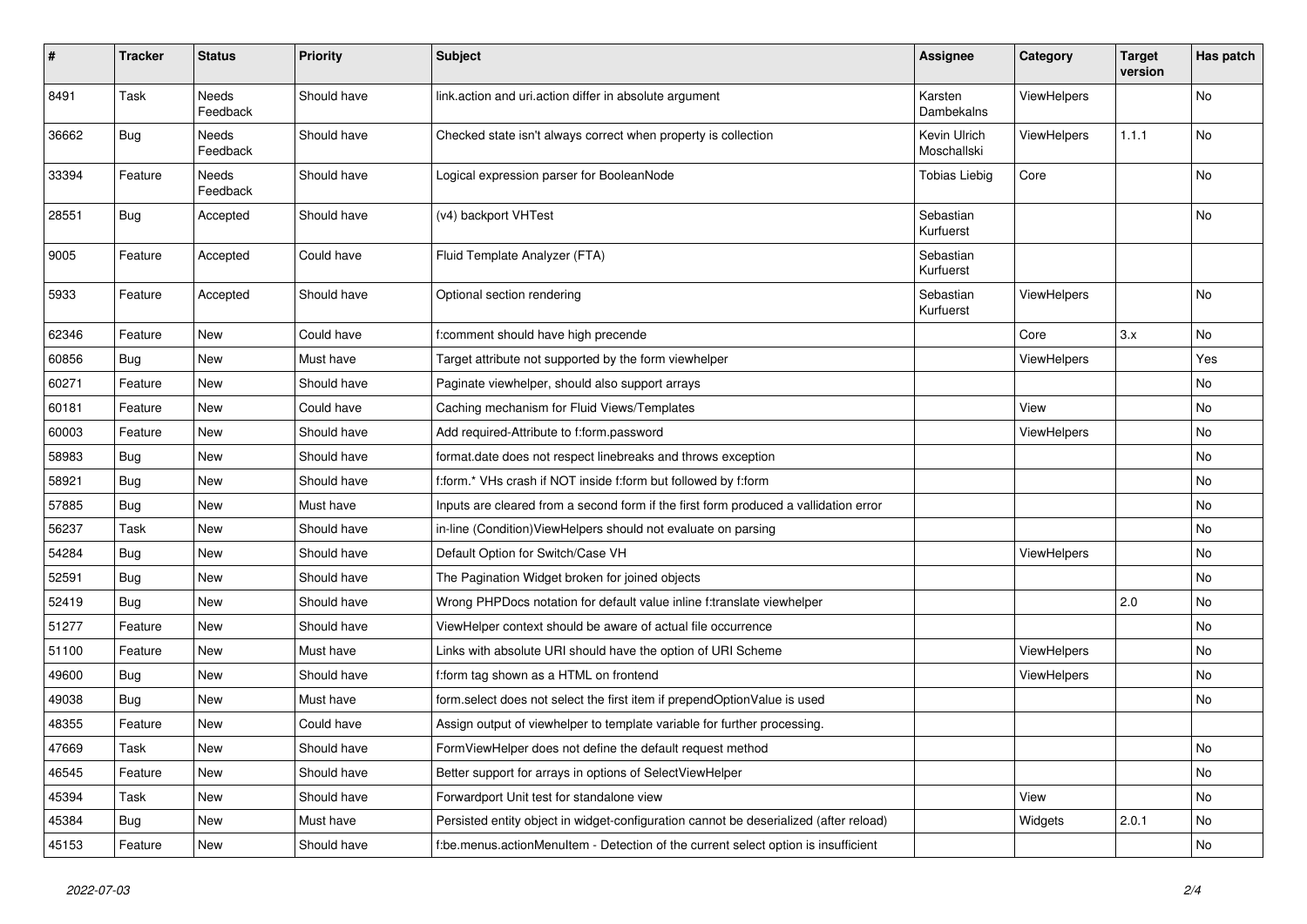| #     | <b>Tracker</b> | <b>Status</b> | <b>Priority</b>      | Subject                                                                                                     | <b>Assignee</b> | Category    | <b>Target</b><br>version | Has patch |
|-------|----------------|---------------|----------------------|-------------------------------------------------------------------------------------------------------------|-----------------|-------------|--------------------------|-----------|
| 43072 | Task           | New           | Should have          | Remove TOKENS for adding templates fallback in Backporter                                                   |                 | View        |                          | No        |
| 43071 | Task           | New           | Should have          | Remove TOKENS for adding fallback teplates in B                                                             |                 |             |                          | No        |
| 42743 | Task           | New           | Should have          | Remove inline style for hidden form fields                                                                  |                 |             |                          | No        |
| 42397 | Feature        | New           | Should have          | Missing viewhelper for general links                                                                        |                 |             |                          | No        |
| 40081 | Feature        | New           | Should have          | Allow assigned variables as keys in arrays                                                                  |                 |             |                          | No        |
| 40064 | Bug            | New           | Must have            | Multiselect is not getting persisted                                                                        |                 | ViewHelpers |                          | No        |
| 39990 | Bug            | New           | Should have          | Same form twice in one template: hidden fields for empty values are only rendered<br>once                   |                 | Core        |                          | No        |
| 39936 | Feature        | <b>New</b>    | Should have          | registerTagAttribute should handle default values                                                           |                 | ViewHelpers |                          | No        |
| 38369 | Bug            | New           | Must have            | Resource ViewHelpers should not fall back to request package                                                |                 | View        |                          | No        |
| 38130 | Feature        | New           | Should have          | Checkboxes and multiple select fields should have an assignable default value                               |                 |             |                          | No        |
| 37619 | Bug            | New           | Should have          | Fatal Error when using variable in name attribute of Section ViewHelper                                     |                 | ViewHelpers |                          | No        |
| 36655 | Bug            | New           | Should have          | <b>Pagination Links</b>                                                                                     |                 | Widgets     |                          | No        |
| 36559 | Feature        | New           | Could have           | New widget progress bar                                                                                     |                 |             |                          | Yes       |
| 36410 | Feature        | New           | Should have          | Allow templates to send arguments back to layout                                                            |                 | ViewHelpers |                          | No        |
| 34309 | Task           | New           | Could have           | Unknown ViewHelpers cause exception - should be handled more graceful                                       |                 | ViewHelpers |                          | No        |
| 33215 | Feature        | New           | Should have          | RFC: Dynamic values in ObjectAccess paths                                                                   |                 |             |                          | No        |
| 32035 | Task           | New           | Should have          | Improve fluid error messages                                                                                |                 | Core        |                          | Yes       |
| 31955 | Feature        | <b>New</b>    | Should have          | f:uri.widget                                                                                                |                 | Widgets     |                          | No.       |
| 30937 | Bug            | New           | Should have          | CropViewHelper stringToTruncate can't be supplied so it can't be easily extended                            |                 | ViewHelpers |                          | Yes       |
| 30555 | Feature        | New           | Could have           | Make TagBuilder more extensible                                                                             |                 | Core        |                          | No        |
| 28554 | Bug            | New           | Should have          | (v4) implement feature flag to disable caching                                                              |                 |             |                          | No        |
| 28553 | Bug            | New           | Should have          | improve XHProf test setup                                                                                   |                 |             |                          | No        |
| 28552 | Bug            | New           | Should have          | (v5) write ViewHelper test for compiled run; adjust functional test to do two passes<br>(uncached & cached) |                 |             |                          | No        |
| 28550 | Bug            | New           | Should have          | (v4) make widgets cacheable, i.e. not implement childnodeaccess interface                                   |                 |             |                          | No        |
| 28549 | <b>Bug</b>     | New           | Should have          | make widgets cacheable, i.e. not implement childnodeaccess interface                                        |                 |             |                          | No        |
| 27607 | Bug            | New           | Must have            | Make Fluid comparisons work when first element is STRING, second is NULL.                                   |                 | Core        |                          | No        |
| 26664 | Task           | New           | Won't have this time | Clean up Form ViewHelpers                                                                                   |                 | ViewHelpers |                          | No        |
| 26658 | Task           | New           | Won't have this time | Make Form ViewHelpers consistent                                                                            |                 | ViewHelpers |                          | No        |
| 13045 | Bug            | New           | Should have          | Entity decode of strings are different between if-conditions and output of variable                         |                 |             |                          |           |
| 10911 | Task           | New           | Should have          | Tx_Fluid_ViewHelpers_Form_AbstractFormViewHelper->renderHiddenIdentityField<br>should be more reliable      |                 | ViewHelpers |                          | No        |